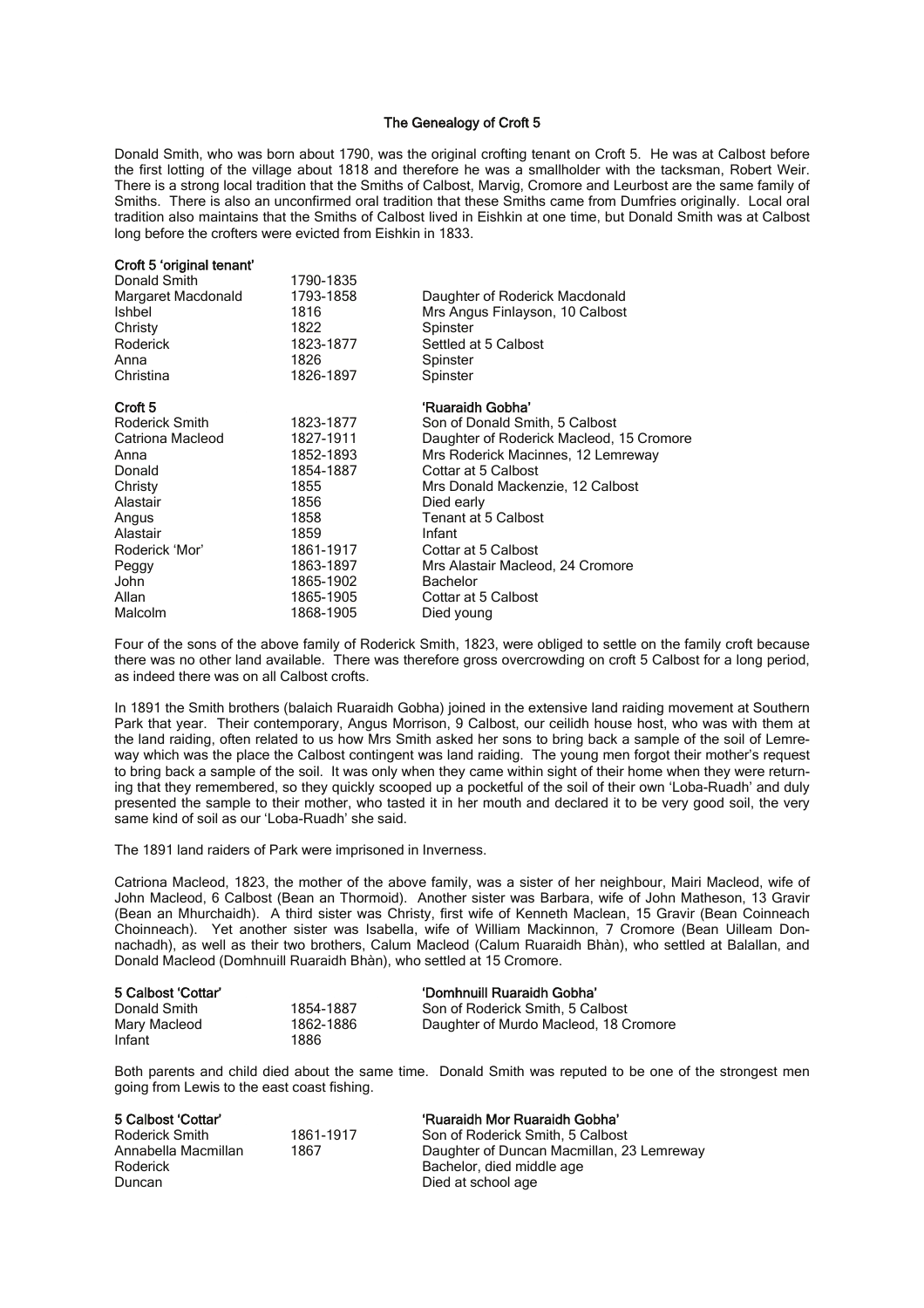| 5 Calbost 'Cottar' |           |
|--------------------|-----------|
| Alan Smith         | 1865-1905 |
| Anna Macleod       | 1871      |
| Donald             | 1895      |
| Murdo              | 1897      |
| Mary Ann           | 1903      |

Anna Macleod, 1871, the mother of the above family, was left a widow at the early age of 40 years with three children under 10 years of age, on a croft shared by three families. Subsequently the only surviving member of her family, Mary Ann married John Mackenzie, 12 Calbost, and the family moved out to the common grazing at the back of the village wall at the west end of Calbost. Her daughter Mary Ann dutifully looked after granny 'Anna' in her old age within her own home.

| 5 Calbost                    |      | 'Aonghais Ruaraidh Gobha'                            |
|------------------------------|------|------------------------------------------------------|
| Angus Smith                  | 1858 | Son of Roderick Smith, 5 Calbost                     |
| Mary Ann Mackenzie<br>Infant | 1870 | Daughter of Calum Mackenzie, 4 Calbost               |
| Peggy                        | 1893 | Mrs Donald Mackay, 28 Gravir                         |
| Flora                        | 1896 | Unmarried                                            |
| Christy                      | 1898 | Mrs Rev. Murdo Macphail, Gravir, at Scalpay          |
| Dolina                       | 1899 | died young                                           |
| Roderick                     | 1902 | Emigrated to Prince Rupert, Canada                   |
| Dolina                       | 1904 | Unmarried                                            |
| Anna                         | 1907 | Mrs Kenneth Macleod, 6 Calbost/6 Steinish, Stornoway |
| <b>Malcolm</b>               | 1911 | Bachelor, at North Street, Sandwick, Stornoway       |
| Duncanina                    | 1913 | Mrs Alex Morrison, Shader, at Steinish, Stornoway    |

In 1960 the unmarried members of Angus Smith's family moved to North Street, Sandwick, Stornoway.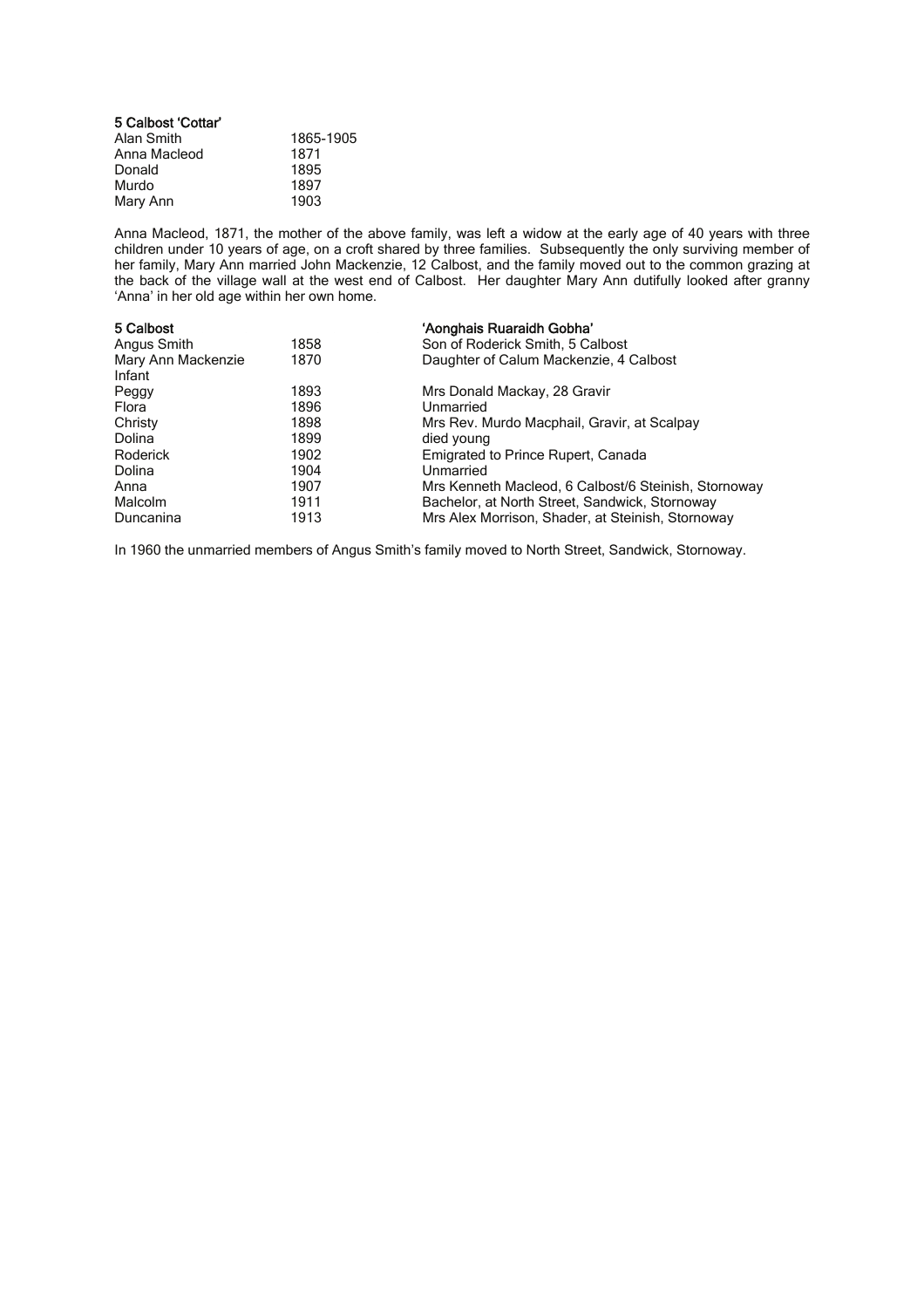

This photograph shows the full width of crofts 4 and 5. At the extreme right may be seen a telegraph pole beside the road which marks approximately the boundary of crofts 3 and 4.

In the middle of the photo is the next telegraph pole at the 'Frith-rathad' footpath in the boundary between crofts 4 and 5, and the third telegraph pole towards the left marks the approximate boundary between crofts 5 and 6, with the ruins of Tormod Coinneach's house on croft 6.

The 1908 white house on croft 4 may be seen above the main road on the left and the 1937 white house of Angus Smith's family of croft 5 may be seen just below the main road.

In the foreground may be seen on the right the ruins of Roderick Mackenzie's house on croft 4 followed by the ruins of Angus Smith's house on croft 5.

In the foreground was Roderick 'Mor' Smith's house with the stack yard 'Iolainn' at the south end and the barn 'sabhal' at the north end. It was this 'sabhal' that became the dwelling house of the family of Allan Smith and it was always designated as 'Tigh-an-Sabhal'. It was the village ceilidh house when the family was together.

On the extreme left just below the stack yard of croft 5 may be seen the ruins of John Macleod, 'Ian Thormod's dwelling house on croft 6, and beyond that was John Macleod's barn which became home for Alex Macleod's family 'Alex an Thormoid' who subsequently moved to 10 Garyvard.

In this street of thatched houses extending over crofts 4, 5 and 6 in the centre of the village were six dwelling houses and their lazybeds may be seen in the centre of the photo.

Annabella, Roderick Smith's widow moved out of the old house and built a new house in the early 1930s just below the new Angus Smith house near the main road.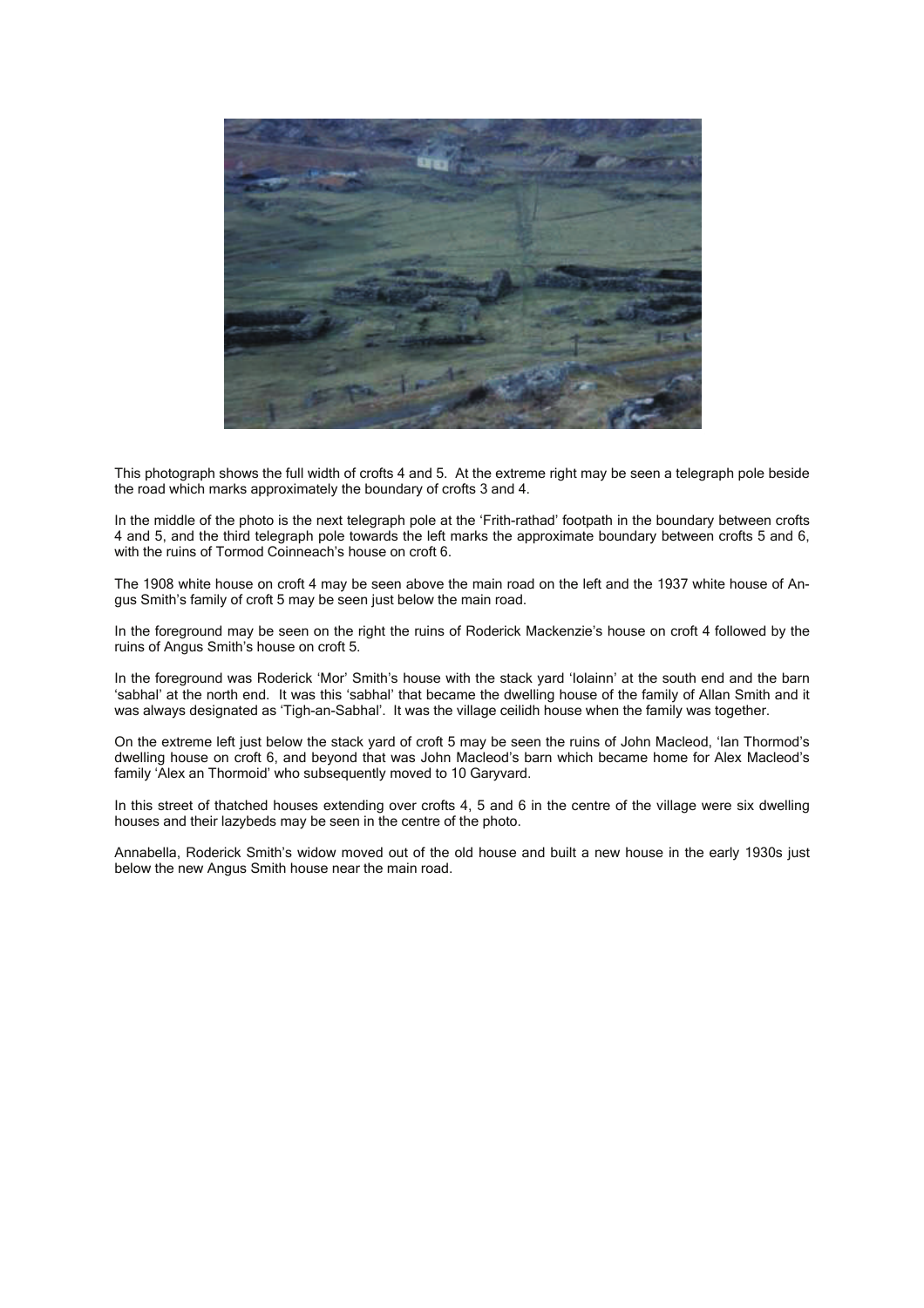Murdo Smith, below right, 5 Calbost, with his brother Donald. Murdo was killed at Puchevilliers in December 1916, aged 19.





Roderick Smith, 1902 – 1986, above left, 'Ruaraidh Aonghais Ruaraidh', son of Angus Smith and Mary Mackenzie 5 Calbost.

Roderick emigrated to Canada on the 'SS Marloch' in April 1924, one of three emigrant ships that carried away hundreds of young men and women from the Isle of Lewis in the 1920s after the First World War. Roderick settled in Prince Rupert, Canada and as he held a Certificate in Navigation, which he gained in the local school, he was able to get work in Canada as a Ships Officer.

During the whole period of the 1920s, some 16 young people from Calbost emigrated.





Above left: Mairi Ann Mackenzie, born 1870 at 4 Calbost, wife of Angus Smith 5 Calbost, her son Calum Smith, above right, born 1911, and his sister Flora, 1896. The Angus Smith family of 5 Calbost consisted of six girls and two boys. They lost one girl, Dolina, and an infant young. The names of the family are as follows:

| Peggy    | 1893 | Dolina    | 1904 |
|----------|------|-----------|------|
| Flora    | 1896 | Anna      | 1907 |
| Christy  | 1898 | Calum     | 1911 |
| Roderick | 1902 | Duncanina | 1913 |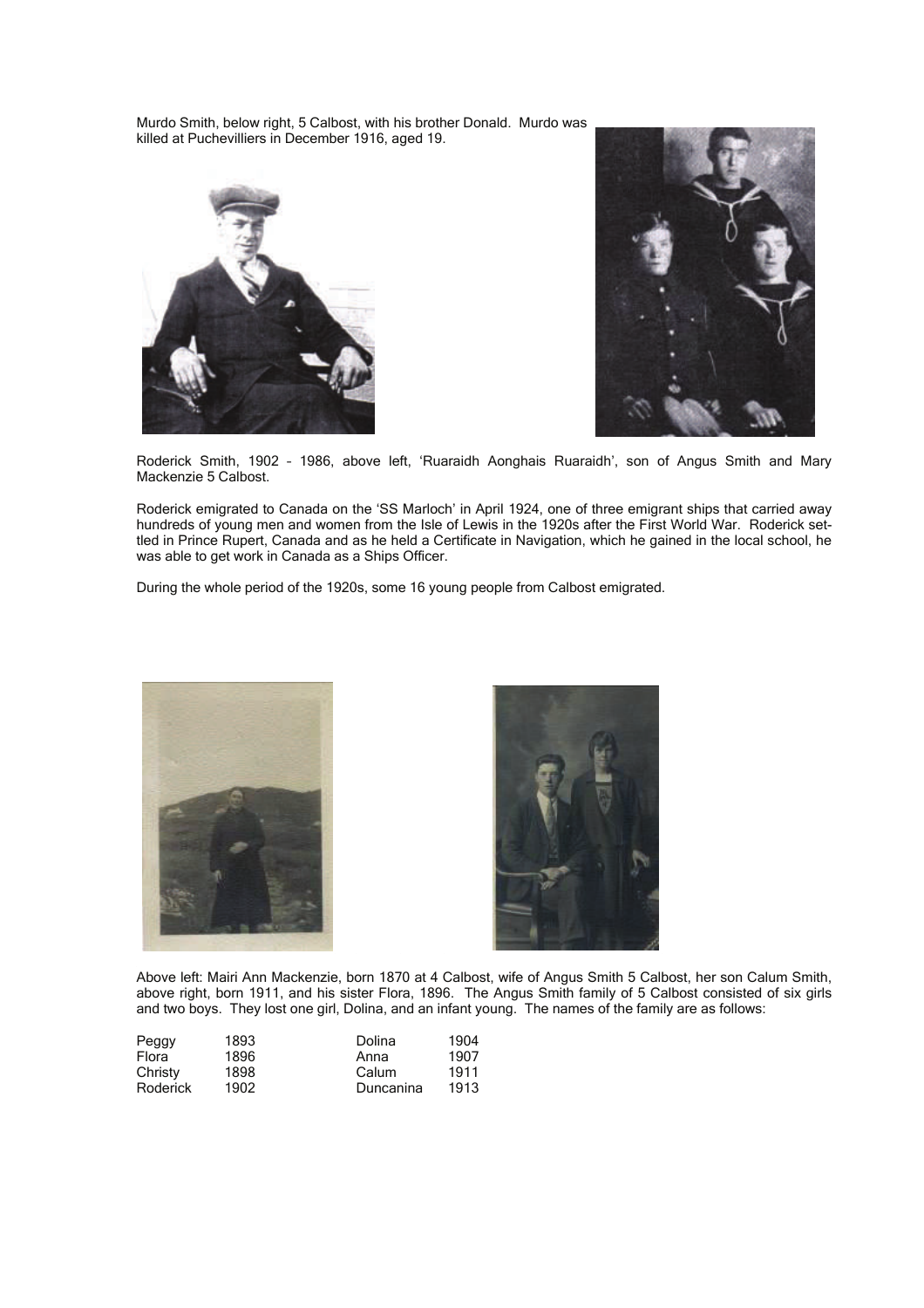

Roderick Smith, 5 Calbost, 1902—1986 Son of Angus Smith and Mary Ann Mackenzie



Chrissie Smith, 5 Calbost and Duncanina Smith, 5 Calbost



Chrissie Smith, 5 Calbost, Mary Mackenzie (George,) 4 Marvig and Dolina Smith, 5 Calbost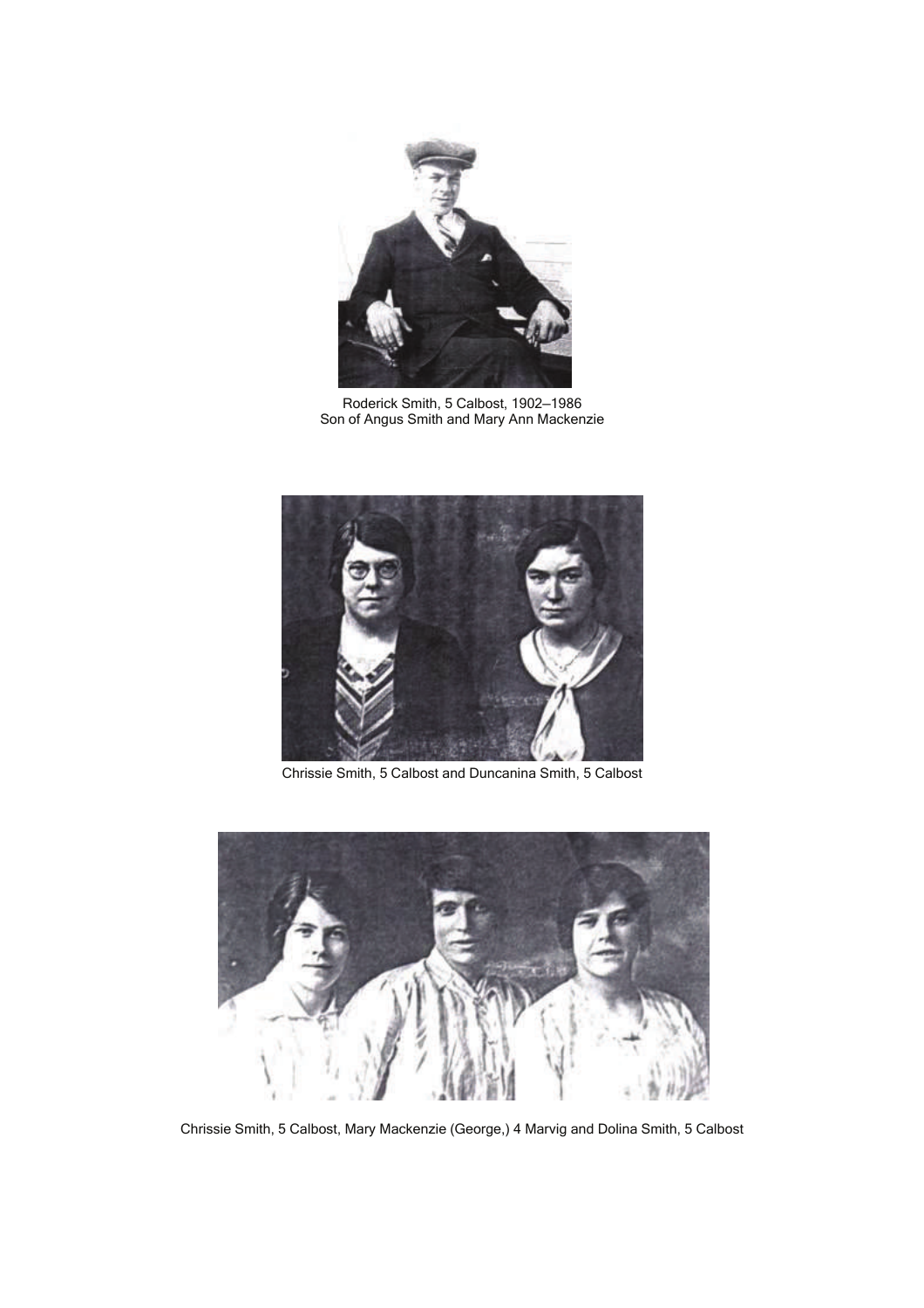

Pipe Major Donald Maclean, Ballantrushal Margaret Morrison, Shader Donald Morrison, Shader Alexander Alexander Morrison (Groom), Shader John Maclean, Doune Carloway/Glasgow Duncanina Smith (Bride), 5 Calbost Figure Margaret Morrison, Shader<br>
Donald Morrison, Shader<br>
John Maclean, Doune Carloway/Glasgow<br>
Flora Smith, 5 Calbost<br>
Megalin Maclean, 4 Calbost<br>
Megalin Maclean, 4 Calbost<br>
Megalin Maclean, 4 Calbost<br>
Megalin Maclean, Chrissie Smith Macphail, 5 Calbost Donald Morrison, Shader Mrs Macphail from Carloway **on floor**<br>
Calum Smith, 5 Calbost **Calum Smith, 5 Calbost Calum Smith, 5 Calbost Calum** Company **Calum** Company **Calum** Company Company **Calum** Company Company Company Company Company Compan Calum Smith, 5 Calbost

**Back Row Front Row Front Row Front Row**<br>Maclean, Ballantrushal Margaret Morrison, Shader Kev. Murdo Macphail, Croy<br>Mary Morrison



Left - Peggy (Ruadh) Smith or Mackay and sisters Dolina, Chrissie and Flora of 5 Calbost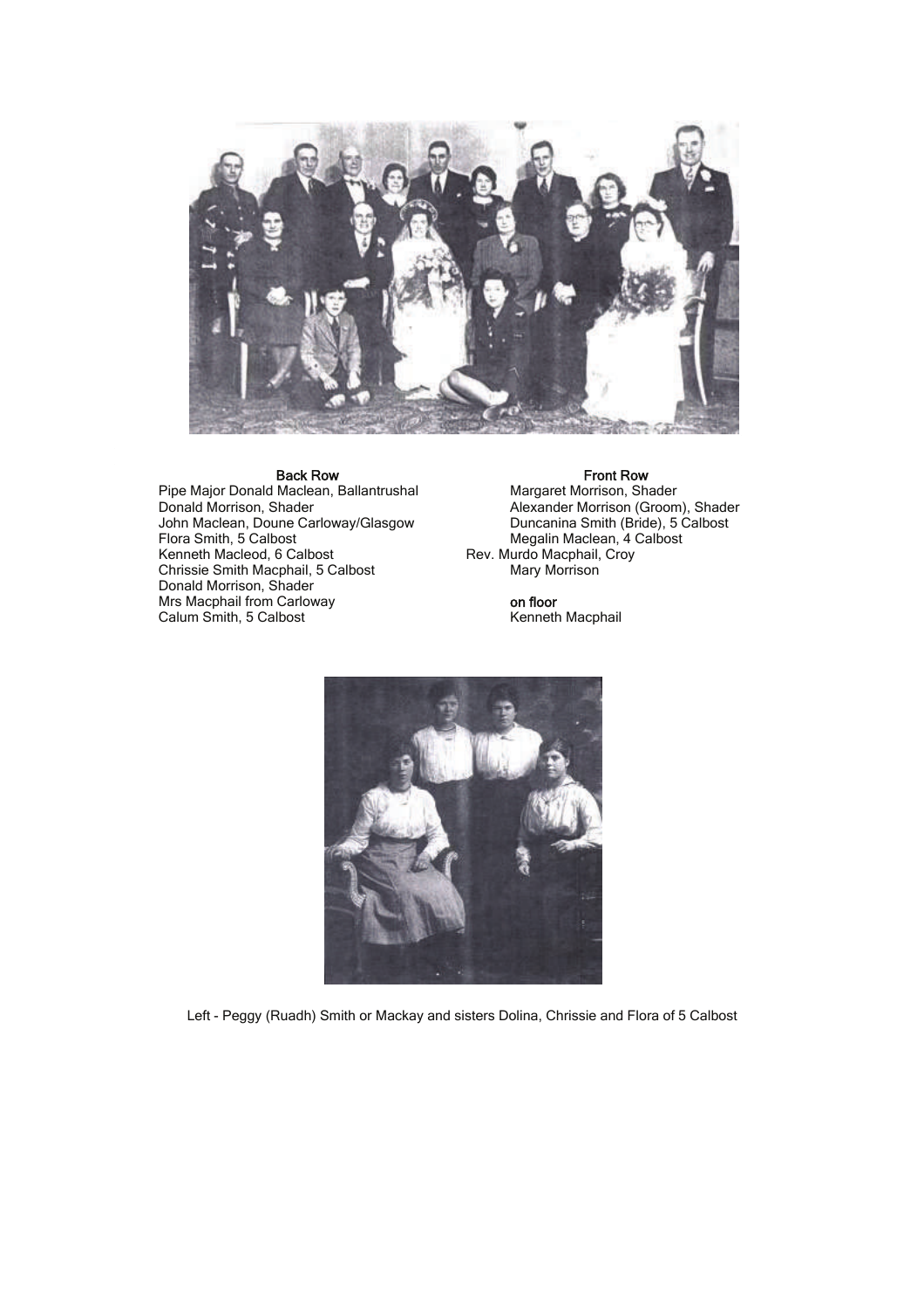

Munitions workers during the First World War. Flora Smith, 5 Calbost, and a friend.



Flora Smith 5 Calbost Donald Smith (Allan) 5 Calbost Maryann Smith 5 Calbost

Below: Kenny Macleod, 6 Calbost, John Mackenzie, Westend, Calbost and Roderick 'Beag' Smith, 5 Calbost

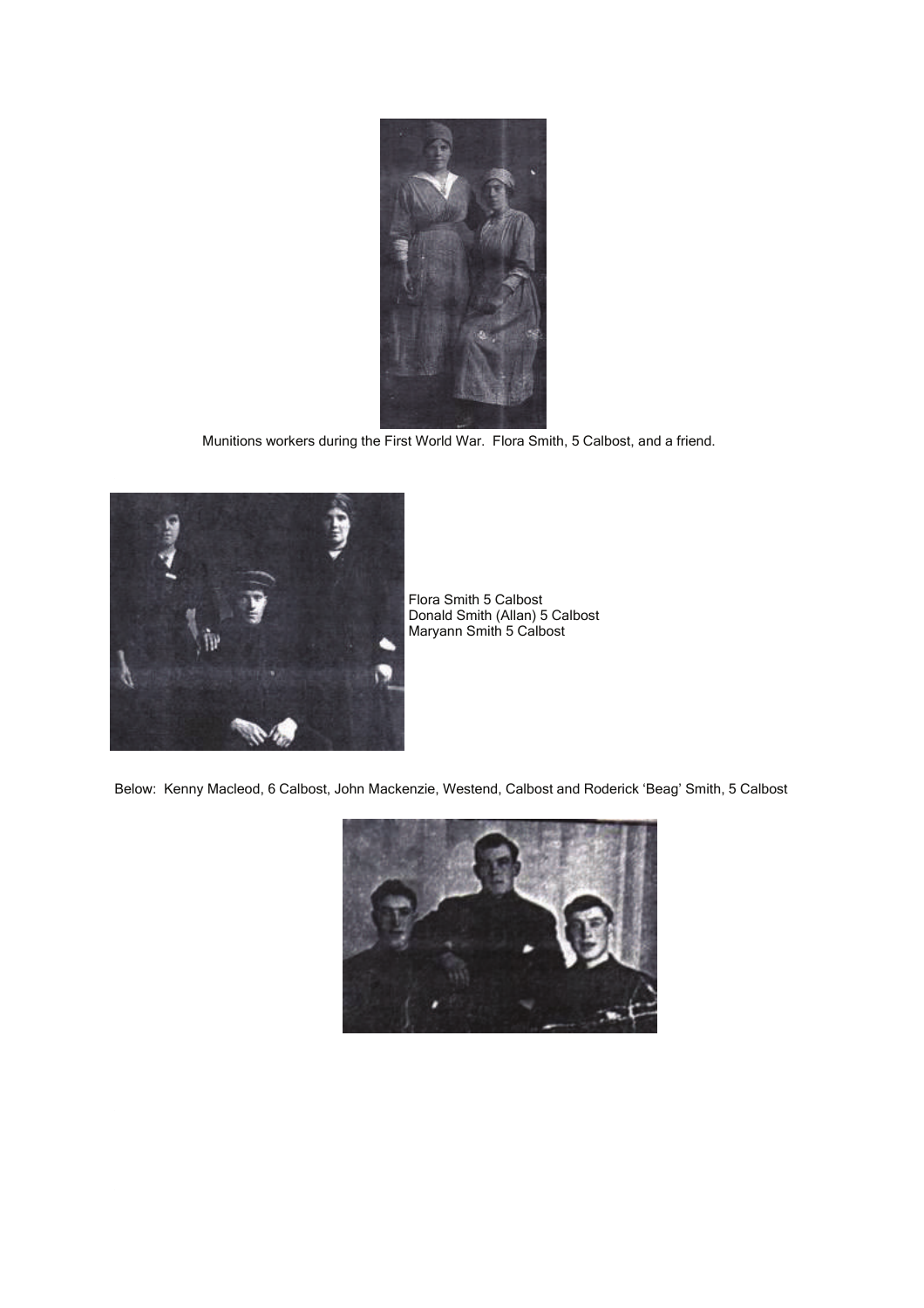

 Dolina Smith, 5 Calbost Mary Mackenzie 'Mairi Chailean', 7 Laxay Christy Smith, 5 Calbost



 Flora Smith, 5 Calbost Anna Smith, 5 Calbost with her baby Peggy Roderick 'Beag' Smith, 5 Calbost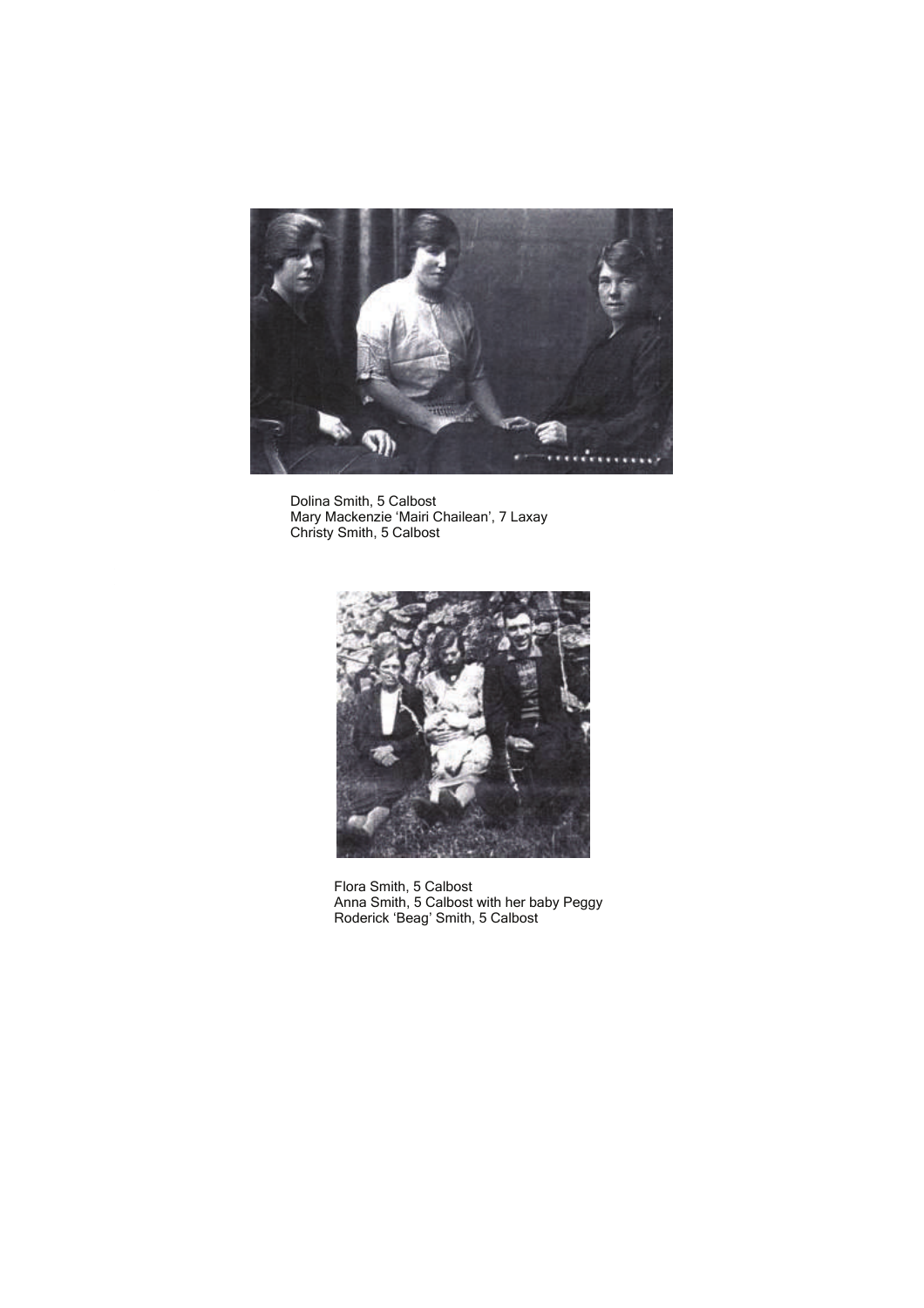

Joan Kennedy, 2 Calbost **Dolina Smith, 5 Calbost** Ann Kennedy 2 Calbost Anna Smith, 5 Calbost

Dolina Smith, 5 Calbost<br>Maryann (Neil), 9 Calbost<br>Anna Smith, 5 Calbost



 Left: - Christyann Macleod, 1 Calbost Duncanina Smith, 5 Calbost